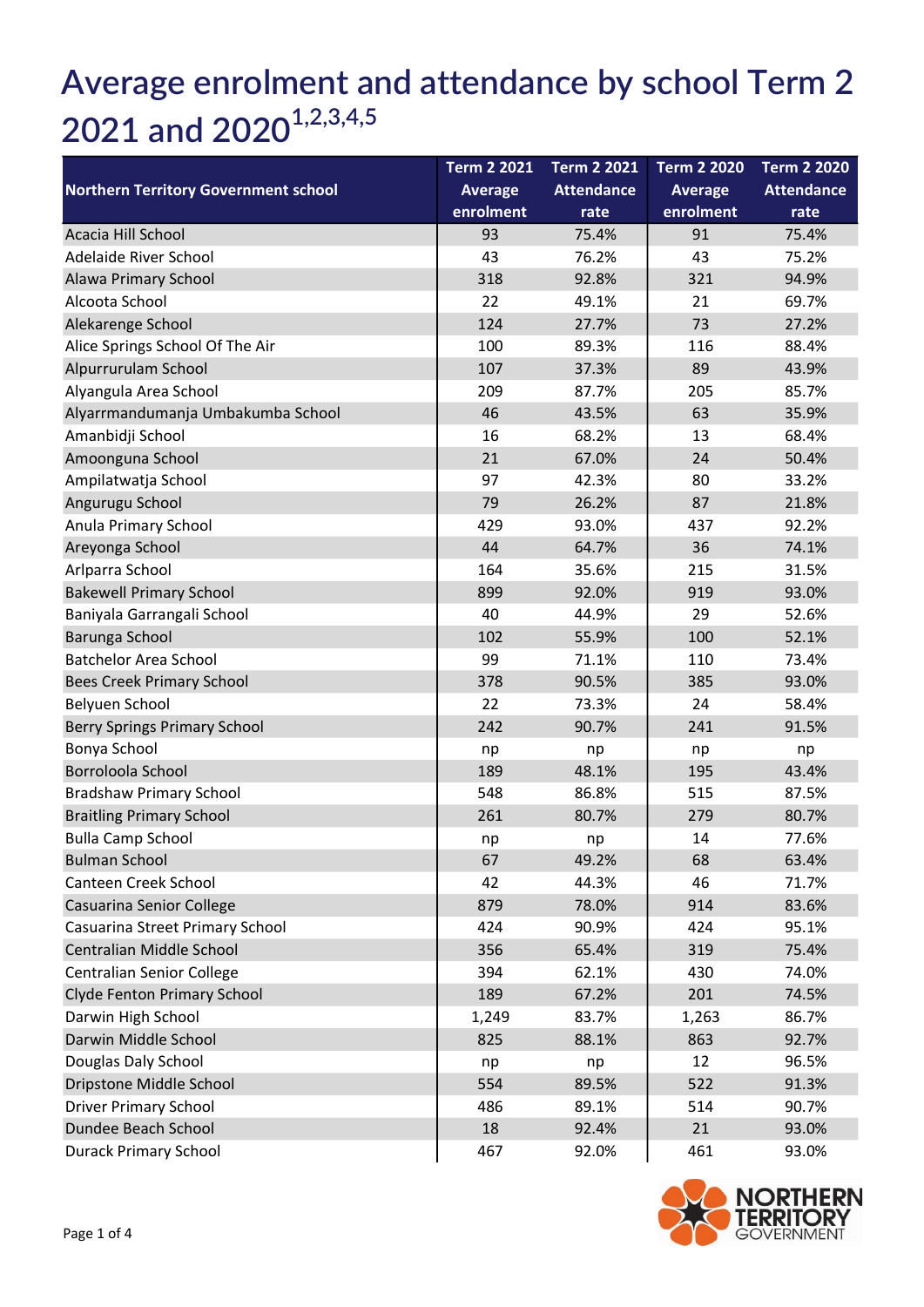|                                             | <b>Term 2 2021</b> | <b>Term 2 2021</b> | <b>Term 2 2020</b> | <b>Term 2 2020</b> |
|---------------------------------------------|--------------------|--------------------|--------------------|--------------------|
| <b>Northern Territory Government school</b> | <b>Average</b>     | <b>Attendance</b>  | <b>Average</b>     | <b>Attendance</b>  |
|                                             | enrolment          | rate               | enrolment          | rate               |
| <b>Elliott School</b>                       | 73                 | 57.4%              | 61                 | 59.0%              |
| Epenarra School                             | 37                 | 36.4%              | 49                 | 52.4%              |
| <b>Finke School</b>                         | 30                 | 62.6%              | 27                 | 68.4%              |
| <b>Forrest Parade School</b>                | 116                | 87.3%              | 101                | 91.3%              |
| Gapuwiyak School                            | 200                | 50.5%              | 208                | 49.4%              |
| <b>Gillen Primary School</b>                | 253                | 66.4%              | 246                | 63.1%              |
| <b>Girraween Primary School</b>             | 488                | 91.4%              | 502                | 94.0%              |
| <b>Gray Primary School</b>                  | 304                | 85.9%              | 329                | 88.7%              |
| Gunbalanya School                           | 265                | 42.6%              | 240                | 32.1%              |
| <b>Haasts Bluff School</b>                  | 12                 | 61.9%              | 31                 | 53.5%              |
| Harts Range School                          | 60                 | 53.2%              | 65                 | 78.1%              |
| Henbury School                              | 152                | 84.1%              | 141                | 82.3%              |
| <b>Howard Springs Primary School</b>        | 314                | 89.3%              | 288                | 90.1%              |
| Humpty Doo Primary School                   | 387                | 91.0%              | 386                | 92.9%              |
| Imanpa School                               | 18                 | 50.0%              | 19                 | 41.6%              |
| Jabiru Area School                          | 170                | 72.8%              | 196                | 73.2%              |
| Jilkminggan School                          | 72                 | 68.0%              | 82                 | 63.8%              |
| Jingili Primary School                      | 302                | 89.7%              | 304                | 92.2%              |
| Kalkaringi School                           | 190                | 40.7%              | 180                | 53.0%              |
| Karama Primary School                       | 191                | 79.4%              | 183                | 82.8%              |
| Katherine High School                       | 547                | 60.0%              | 556                | 74.4%              |
| Katherine School Of The Air                 | 174                |                    | 200                |                    |
| Katherine South Primary School              | 306                | 86.6%              | 339                | 88.0%              |
| Kiana School                                |                    |                    |                    |                    |
| Kintore Street School                       | 54                 | 74.9%              | 55                 | 76.1%              |
| Lajamanu School                             | 200                | 21.5%              | 206                | 33.4%              |
| Laramba School                              | 69                 | 48.6%              | 62                 | 47.8%              |
| Larapinta Primary School                    | 398                | 81.5%              | 371                | 86.6%              |
| Larrakeyah Primary School                   | 516                | 93.1%              | 536                | 95.7%              |
| Laynhapuy Homelands School                  | 129                | 55.8%              | 128                | 56.8%              |
| Leanyer Primary School                      | 593                | 92.5%              | 575                | 93.5%              |
| Ludmilla Primary School                     | 134                | 84.6%              | 124                | 81.5%              |
| <b>MacFarlane Primary School</b>            | 198                | 70.9%              | 207                | 67.7%              |
| <b>Malak Primary School</b>                 | 199                | 81.6%              | 217                | 84.2%              |
| Mamaruni School                             | 55                 | 42.4%              | 63                 | 45.4%              |
| Maningrida College                          | 570                | 38.9%              | 549                | 26.1%              |
| Manunda Terrace Primary School              | 198                | 81.5%              | 170                | 80.1%              |
| Manyallaluk School                          | 26                 | 42.4%              | 25                 | 40.3%              |
| Mataranka School                            | 34                 | 86.6%              | 30                 | 86.0%              |
| Mbunghara School                            | np                 | np                 | 19                 | 83.3%              |
| Middle Point School                         | 25                 | 84.7%              | 25                 | 86.8%              |
| Milikapiti School                           | 56                 | 64.7%              | 64                 | 61.7%              |
| Milingimbi School                           | 291                | 29.3%              | 336                | 23.2%              |
| <b>Millner Primary School</b>               | 186                | 79.0%              | 207                | 74.8%              |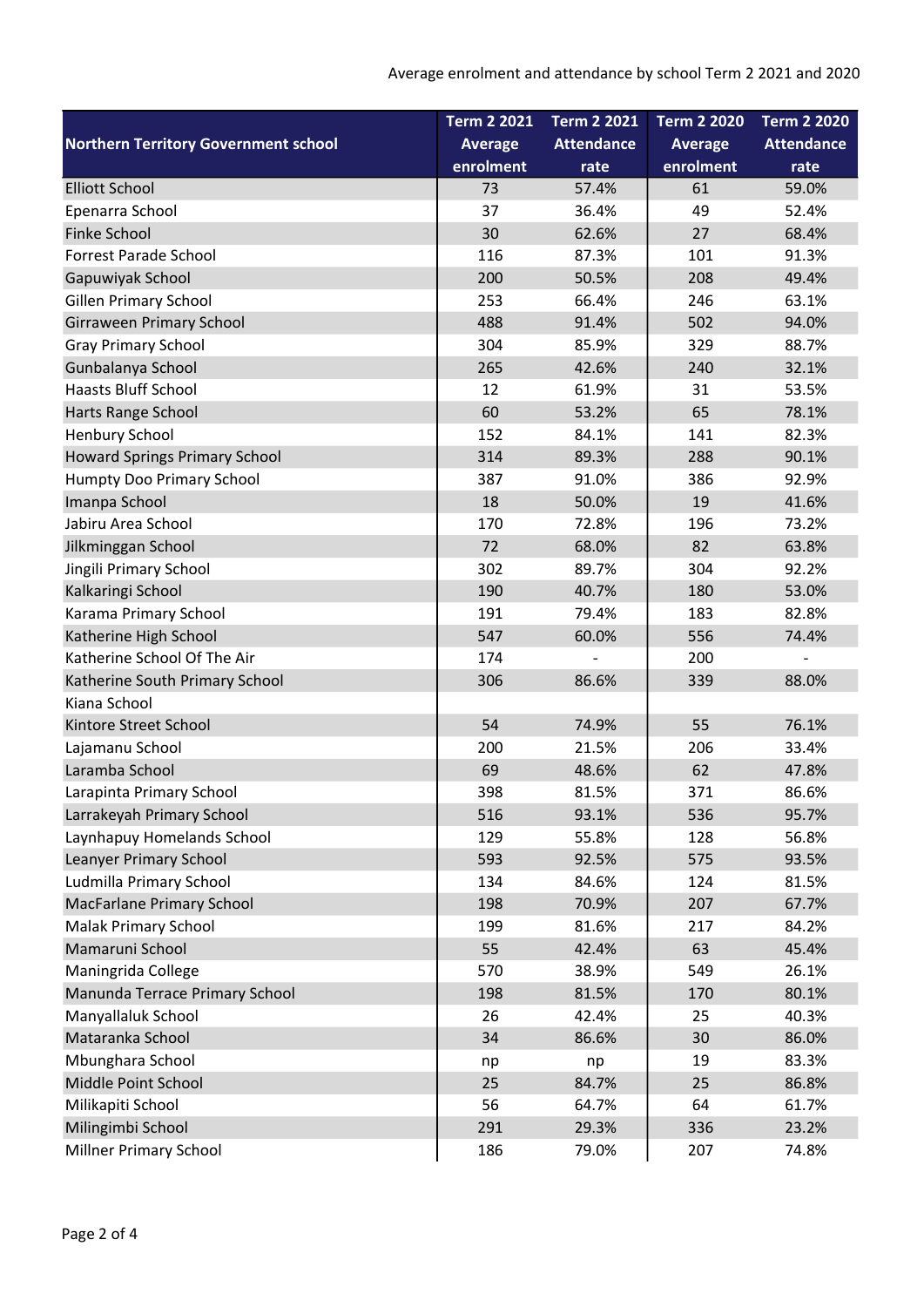|                                                 | <b>Term 2 2021</b> | <b>Term 2 2021</b> | <b>Term 2 2020</b> | <b>Term 2 2020</b> |
|-------------------------------------------------|--------------------|--------------------|--------------------|--------------------|
| <b>Northern Territory Government school</b>     | <b>Average</b>     | <b>Attendance</b>  | <b>Average</b>     | <b>Attendance</b>  |
|                                                 | enrolment          | rate               | enrolment          | rate               |
| Milyakburra School                              | 28                 | 52.6%              | 15                 | 46.9%              |
| Minyerri School                                 | 181                | 50.5%              | 179                | 45.2%              |
| <b>Moil Primary School</b>                      | 173                | 85.5%              | 203                | 91.0%              |
| Moulden Primary School                          | 266                | 79.9%              | 274                | 76.3%              |
| <b>Mount Allan School</b>                       | 42                 | 38.5%              | 44                 | 57.4%              |
| Mulga Bore School                               | 25                 | 34.3%              | 14                 | 76.6%              |
| <b>Murray Downs School</b>                      | 21                 | 63.3%              | 15                 | 52.2%              |
| Mutitjulu School                                | 35                 | 51.1%              | 32                 | 50.5%              |
| Nakara Primary School                           | 562                | 92.0%              | 593                | 93.4%              |
| Nemarluk School                                 | 180                | 85.1%              | 174                | 88.6%              |
| <b>Neutral Junction School</b>                  | 14                 | 48.6%              | 24                 | 58.6%              |
| Newcastle Waters School                         | 22                 | 70.6%              | 16                 | 70.8%              |
| Nganambala School                               | 24                 | 61.0%              | 26                 | 67.5%              |
| Nganmarriyanga School                           | 129                | 39.3%              | 137                | 40.8%              |
| Ngukurr School                                  | 277                | 41.5%              | 257                | 49.4%              |
| Nhulunbuy High School                           | 284                | 75.0%              | 318                | 82.0%              |
| Nhulunbuy Primary School                        | 392                | 86.0%              | 421                | 87.9%              |
| Nightcliff Middle School                        | 402                | 83.5%              | 367                | 87.8%              |
| <b>Nightcliff Primary School</b>                | 692                | 90.9%              | 653                | 93.9%              |
| Northern Territory School of Distance Education | 741                |                    | 532                |                    |
| Ntaria School                                   | 158                | 39.1%              | 190                | 40.3%              |
| Numbulwar School                                | 125                | 36.3%              | 155                | 32.3%              |
| Nyirripi School                                 | 55                 | 49.4%              | 42                 | 79.9%              |
| Palmerston College                              | 1,193              | 76.1%              | 1,219              | 77.9%              |
| Papunya School                                  | 108                | 41.6%              | 113                | 37.4%              |
| Parap Primary School                            | 515                | 92.8%              | 506                | 93.3%              |
| Peppimenarti School                             | 48                 | 36.4%              | 66                 | 41.9%              |
| Pigeon Hole School                              | 24                 | 64.4%              | 24                 | 70.2%              |
| Pine Creek School                               | 29                 | 44.0%              | 53                 | 65.5%              |
| Pularumpi School                                | 49                 | 65.1%              | 37                 | 72.2%              |
| Ramingining School                              | 284                | 36.7%              | 270                | 35.0%              |
| Robinson River School                           | 52                 | 59.3%              | 57                 | 61.1%              |
| Rockhampton Downs School                        | 26                 | 21.8%              | 28                 | 25.6%              |
| Rosebery Primary School                         | 495                | 90.3%              | 517                | 91.0%              |
| <b>Ross Park Primary School</b>                 | 502                | 90.1%              | 477                | 93.5%              |
| Sadadeen Primary School                         | 209                | 64.9%              | 189                | 69.7%              |
| Sanderson Middle School                         | 387                | 78.7%              | 395                | 85.9%              |
| Shepherdson College                             | 561                | 33.8%              | 553                | 32.5%              |
| <b>Stirling School</b>                          | 14                 | 60.6%              | 17                 | 67.7%              |
| <b>Stuart Park Primary School</b>               | 640                | 93.3%              | 646                | 95.2%              |
| <b>Taminmin College</b>                         | 1,178              | 83.6%              | 1,174              | 85.7%              |
| Tennant Creek High School                       | 190                | 55.0%              | 192                | 57.2%              |
| <b>Tennant Creek Primary School</b>             | 405                | 58.6%              | 397                | 61.0%              |
| Timber Creek School                             | 33                 | 47.7%              | 40                 | 51.5%              |